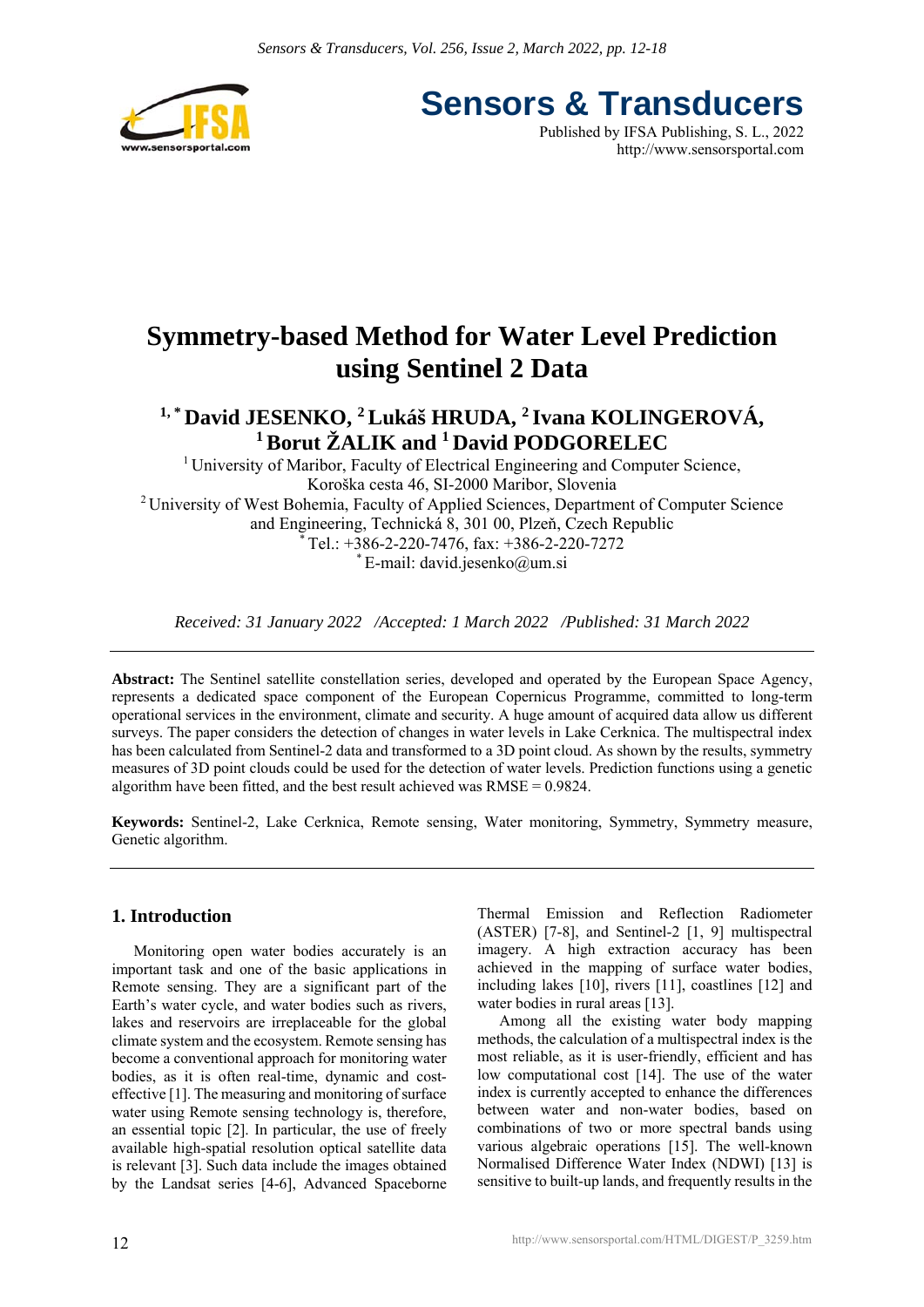overestimation of water bodies in urban areas [16]. The modified NDWI (MNDWI) [17] is used mostly in urban scenes to improve the separability of the builtup areas. The Automated Water Extraction Index (AWEI) [18] highlights the water bodies in urban areas against shadowed and dark surfaces. It consists of two separate indices, one for areas where shadow is not important, and a second one, where shadow is significant.

A number of methods exist that are designed to seek symmetries in 3D objects. Some aim to detect symmetries of rather general types, including reflectional ones such as [19] or the well-known [20] and its newer modification [21]. However, when trying to find specifically reflectional symmetries it is usually more convenient to employ methods that specialise in detecting this type of symmetry. Since reflectional symmetry is probably the most occurring symmetry type in real world objects, there are quite a few such methods, such as [22-25] among the older ones. The more recent ones include [26-31]. For our purpose we chose among the newer methods and selected the method of Hruda et al. [31] because it is recent, appears to be robust, fast and only requires a set of points on the input which is not the case with some other methods. A detailed description of the method [31] follows in the next Section.

The observed water unit in the presented paper is Lake Cerknica. It is one of the largest intermittent lakes in Europe. Lake Cerknica is located in the southwestern part of Slovenia, caught between the Javorniki hills and the Bloke plateau on one side, and Mount Slivnica on the other. It appears every year on the karst plain, and is present for about eight months of the year. Water usually spreads over a surface of 20 km2, but, at its fullest, the lake covers a surface of about 26 km2. The height above sea level is in the range from 546 m to 551 m, with the maximum depth about 10 m. When full it is the largest lake in Slovenia [32]. The lake is an important wildlife resort, especially as a nesting place for many bird species. During the dry season the lake disappears, which enables hiking and grass mowing, but, on the other hand, while present, allows for paddling and fishing. For these reasons it is crucial to detect water levels at different times of the year.

The methodology used in the presented paper is described in Section 2. The results are given in Section 3, while Section 4 concludes the paper.

#### **2. Methodology**

This Section presents the methodology used in this paper to determine the water levels in Lake Cerknica using Sentinel-2 data and symmetry measure [33]. Firstly, the Sentinel-2 data were acquired from the European Space Agency's (ESA) official website, then the multispectral index was calculated, followed by extraction of the area of Lake Cerknica from the multispectral index and calculation of the symmetry measure of the lake. The water level of Lake Cerknica

is predicted finally. Each of these steps is explained additionally in the continuation. A flowchart of the proposed method is represented in Fig. 1.



**Fig. 1.** Flowchart of the proposed approach.

Sentinel-2 data are composed of 13 spectral bands, that range from the visible range to the shortwave infrared. Data are freely available on the ESA website, accessible at https://scihub.copernicus.eu. The multispectral index, named the Water In Wetlands index (WIW), was calculated from the acquired data [33]. The WIW (Eq. 1) is defined by:

$$
WIW = B8A \le 0.1804 & & B12 \le 0.1131, \quad (1)
$$

where B8A represents a narrow Near Infra-Red (NIR) band, and B12 is a Short Wave Infra-Red (SWIR) band. In other words, flooded areas could be distinguished from dry areas when the pixels satisfy the conditions in Eq. 1 [34].

The area of Lake Cerknica was extracted using a mask, which, in the detail, describes the entire area of the lake. The extracted pixels from the WIW index were converted from 2D to 3D in such a way that a pixels with *x* and *y* coordinates, contained in the area of the flooded lake, store the intensity (coordinate *z*) of the WIW index.

#### **2.1. Symmetry Estimation**

The symmetry was calculated using the method presented in [31]. The method is designed to find the plane of reflectional symmetry of a 3D point set, and is based on maximizing an objective function called symmetry measure. Having a set of points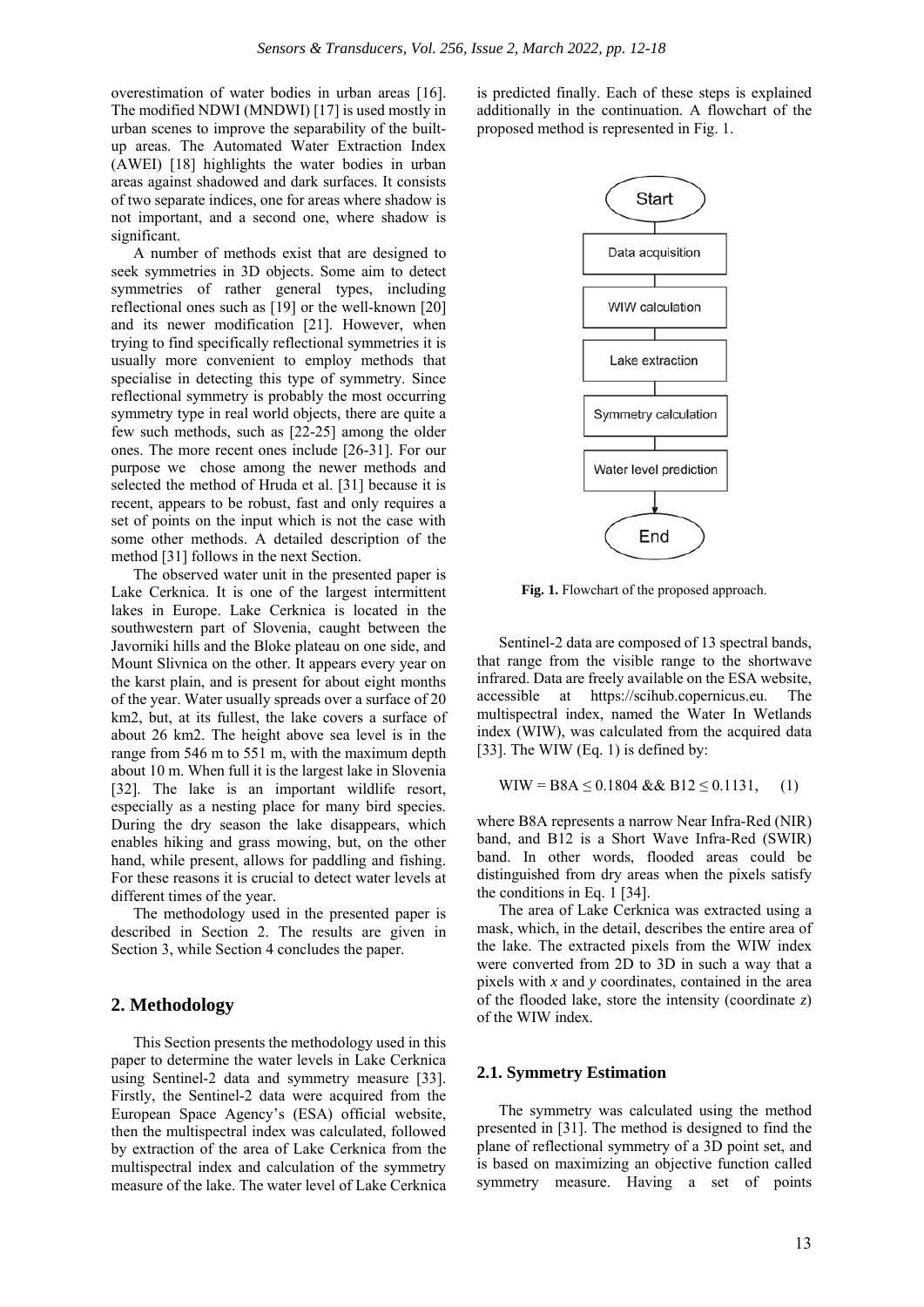$X = \{x_1, x_2, ..., x_n\}, x_i \in E^3, i = 1, ..., n$ , and a plane  $P: ax + by + cz + d = 0$  represented by a vector  $p = [a, b, c, d]^T$  the symmetry measure is defined as follows (Eq. 2):

$$
s_X(p) = \sum_{i=1}^n \sum_{j=1}^n \varphi(||r(p, x_i) - x_j||), \tag{2}
$$

where  $r(p, x) \in E^3$  is a function that reflects a point  $x \in E^3$  over the plane represented by p, and  $\varphi(\vec{l})$  is a locally supported differentiable Wendland's function [35] which resembles the Gaussian for  $l \geq 0$ , and basically measures the similarity of two points based on their distance. Each point of the point set  $X$  is reflected over the plane represented by  $p$  and its similarity is computed to all points. All these similarities are summed together, providing the symmetry measure value. The idea behind the method is that maximizing the symmetry measure for  $p$  should maximise the similarity of the point set to its reflected version, and therefore maximize the symmetry over the plane represented by  $p$ . Since  $\varphi$  is locally supported, the distances only need to be computed for nearby points, and the computation of the symmetry measure can easily be accelerated using a 3D grid. Also, the symmetry measure is differentiable with regard to  $p$ , so any gradient-based optimization technique can be employed to locate its maximum.

Having the input point set  $X$ , two simplified versions are created, one denoted  $X_{simp}$  with approximately 1,000 points intended for the symmetry measure computation, and one denoted  $X_{cand}$  with roughly 100 points for candidate creation. The number of symmetry plane candidates are created by pairing points of  $X_{cand}$ , and each candidate  $p_i$  is evaluated by the symmetry measure  $s_{X_{Simp}}(p_i)$ . Subsequently, *S* candidates with the largest value of the symmetry measure are selected, and local numerical optimization using the L-BFGS method [36] is started from all of them. This provides *S* local maxima of the symmetry measure  $s_{X_{simp}}$ , and selecting the one with the largest measure value results in the final symmetry plane.

#### **2.2. Genetic Algorithm**

This subsection presents an evolutionary algorithm, more precisely a genetic algorithm, for finding the most suitable predictive function [37, 38]. The function will predict the water level in Lake Cerknica based on estimated symmetry measure in the previous subsection. The task of the genetic algorithm is estimation of the coefficients for the predictive function. In a genetic algorithm the coefficients are represented as individuals. The process of estimation of coefficients consists of a few main steps, which are, generation of the initial population, selection, crossover, mutation, evaluation of individuals and the stopping criteria. A flowchart and the main steps can be seen in Fig. 2. In the continuation each of the main steps will be explained in detail.



**Fig. 2.** Flowchart of the proposed genetic algorithm.

As mentioned, the following steps are in charge of finding the most suitable solution:

- The initial population was generated first. It consists of a set of randomly generated individuals. Each individual consists of chromosomes, and each chromosome represents a completely randomly generated coefficient for the predictive function.
- **Selection** of the individuals is a very important step towards finding the most suitable solution (predictive function). The tournament selection of size two is used, which means, that two individuals from the population are selected and compared, and, finally, the one with the best fitness, in our case the lowest Root-Mean-Square Error (RMSE), continues into the next generation.
- **Crossover** is used to generate new individuals and develop the population by combining the fittest individuals (chromosomes) from the previous generation. Two parents were selected randomly from the population, and a new individual was generated by copying the chromosomes from the first or the second parent. A two-point crossover was applied, which means that two crossover points are picked randomly from the parents and the chromosomes were swapped between the two points.
- **Mutation** is performed over randomly chosen individuals from the population, to allow new genetic material to enter, and, thus, keep the population diverse. Chromosomes from individuals are also selected randomly, and modified by a small positive or negative value.
- **Evaluation of individuals,** also called a fitness function, is performed by measuring the efficiency of the forecast made by each individual, which serves as the predictive function. Efficiency is measured by the already mentioned RMSE.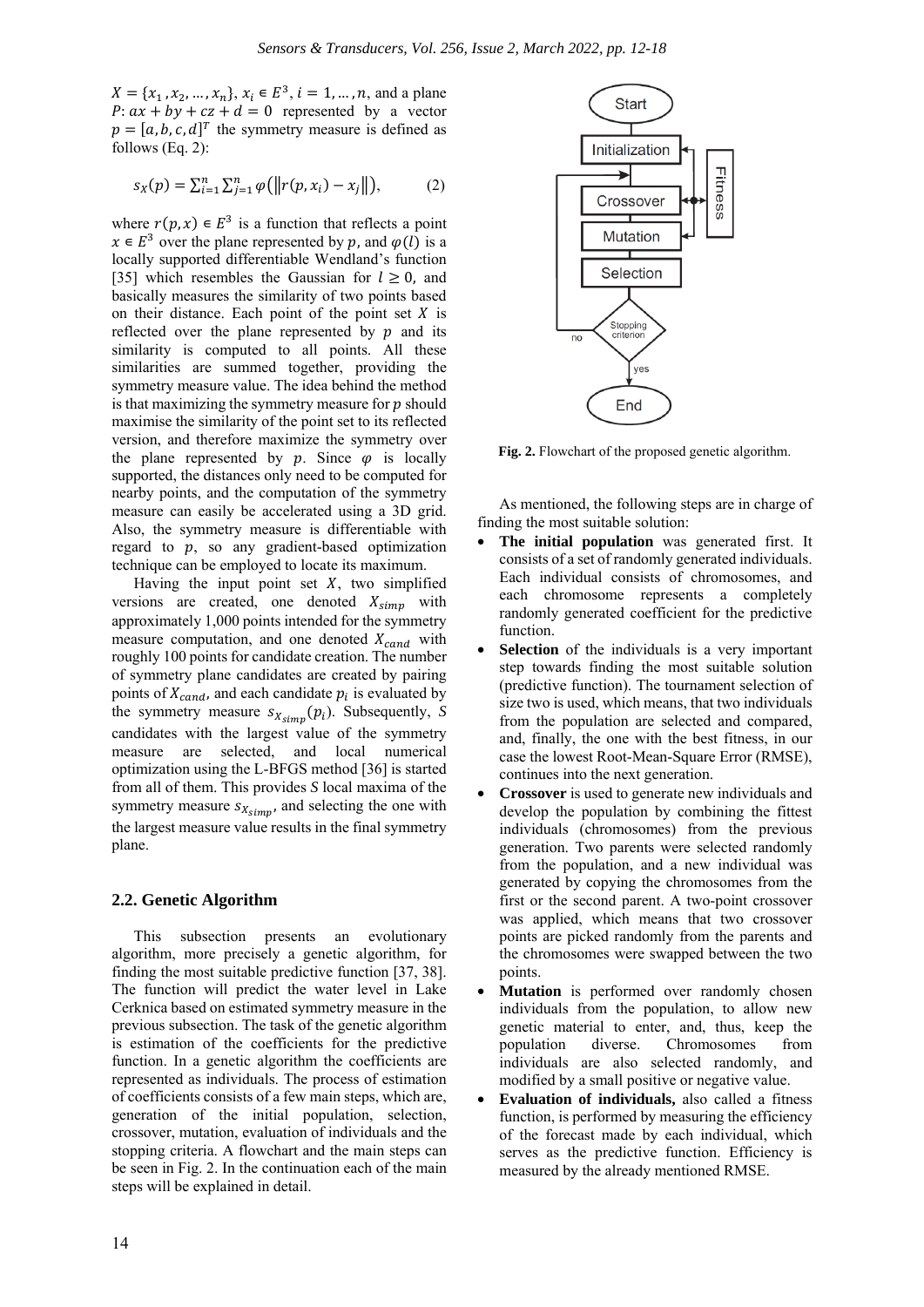• **Stopping criteria** terminates the execution of the genetic algorithm. Three different criteria have been used. The first one, which is almost never achieved in practice, is when RMSE is equal to 0, the second one occurs when the minimal RMSE is not changed in five consecutive generations. The last one is triggered when 4,000 individuals are evaluated. If the stopping criteria are not satisfied, the proposed genetic algorithm repeats the basic steps (crossover, mutation, and selection).

### **3. Results**

#### **3.1. Parameter Sensitivity**

The proposed method (genetic algorithm) for prediction relies on five input parameters. These parameters are the size of the population, the probability of crossover, the probability of mutation, the coefficients' change range, and the number of individual evaluations. In order to examine their influences on the method performance and estimate their optimal values, a systematic sensitivity analysis was performed, as proposed by Chang and Delleur [39, 40]. The well-known dataset Iris [41] in machine learning was used for this purpose. The ranges of the input parameter values were first defined during the sensitivity analysis. The size of the population was from the range [10, 200], while the coefficients' change range was on the interval [-1, 1]. The probability of mutation and of crossover were from the range [0.1, 1], and, finally, the number of individual evaluations from the interval [100, 10,000]. Taking these restrictions into account, 3,000 sets of parameter values were generated randomly, and the proposed genetic algorithm was evaluated accordingly. The obtained results were classified as acceptable if the run finished with a score of correctly predicted samples of more than 95%; otherwise the results were regarded as unacceptable. The cumulative frequencies were plotted of acceptable and unacceptable results. Insensitive parameters are characterized by similar cumulative frequencies of acceptable and unacceptable results throughout the whole range of parameter values. The following parameters were classified as insensitive: The probability of crossover, the probability of mutation, the coefficients' change range and the number of individual evaluations. On the other hand, the size of population was recognized as sensitive. In that case, a significantly larger number (approximately 30.2%) of acceptable results was achieved when its value was equal to 40 than in any other case. While influences of the sensitive parameters on the method's performance could be recognized straightforwardly, the optimal values of the insensitive parameters have to be tuned accordingly. In our case, a model-based approach with the linear regression was applied, as proposed in [42]. The selected optimal values for the genetic algorithm's parameters can be seen in Table 1.

**Table 1.** Parameters and their optimal values.

| <b>Parameter</b>                 | Value         |
|----------------------------------|---------------|
| Probability of crossover         | 70%           |
| Probability of mutation          | $40\%$        |
| Size of the population           | 40            |
| Number of individual evaluations | 4,000         |
| Coefficients' change range       | $[-0,2, 0.2]$ |

#### **3.2. Data Processing**

Sentinel-2 data processing is a demanding and computer intensive process. An AMD Ryzen 5 4500U with 32 GB of main memory on Windows 10 was used for these reasons. In Fig. 3 we can see the exact location of Lake Cerknica in Slovenia. Fig. 4 shows the whole area of Lake Cerknica after the calculated WIW index and applied extraction mask. The Sentinel-2 data used for the calculation of WIW presented in Fig. 4 were acquired on 24 February, 2021. At that time, most of the lake was flooded with water (the blue pixels in Fig. 4), and only the east part and a small portion of the centre of the lake were dry.



**Fig. 3.** Location of Lake Cerknica in Slovenia.



**Fig. 4.** Area of Lake Cerknica, where blue pixels represent the flooded area of the lake.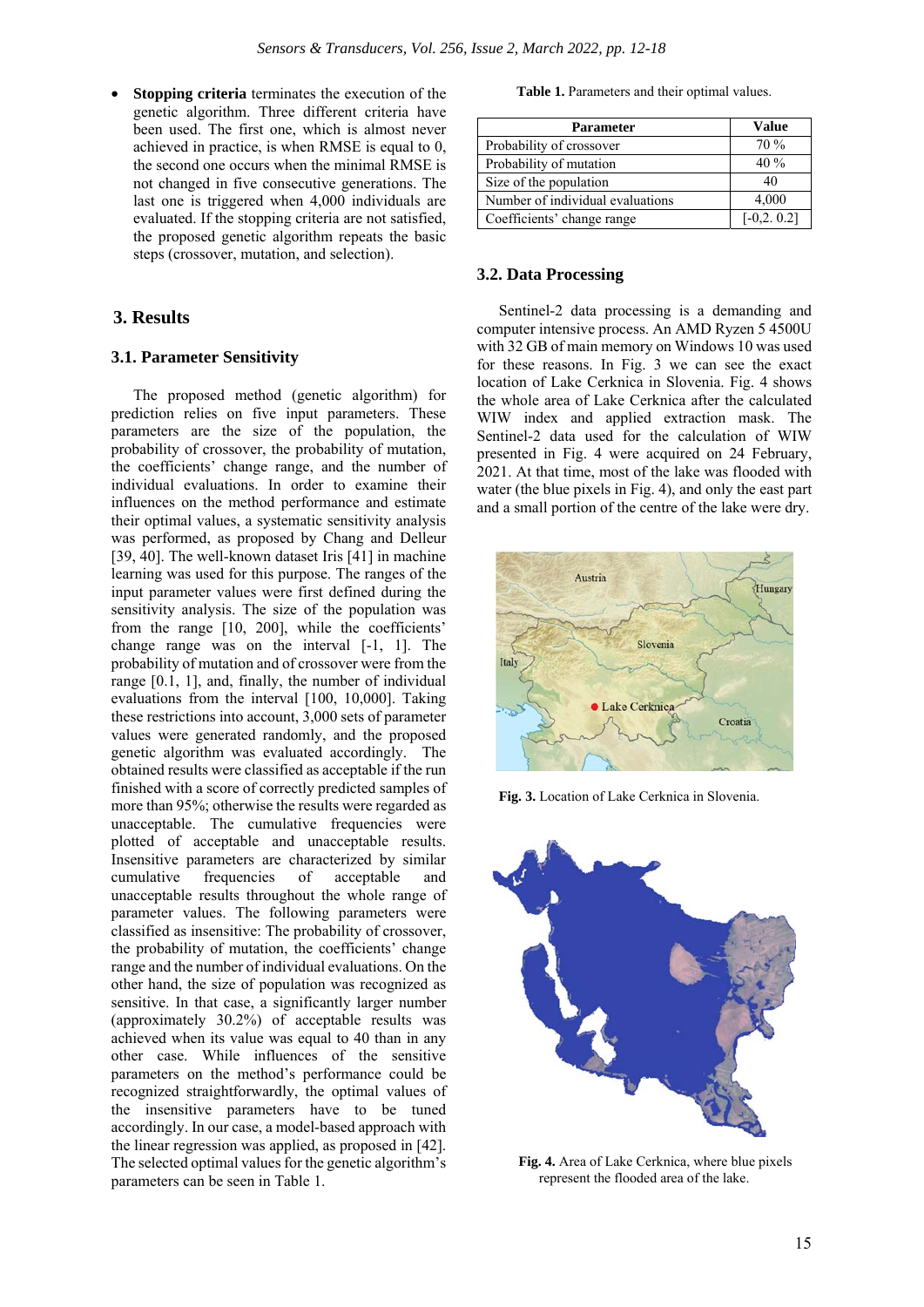Fig. 5 represents only the flooded parts of the lake. Recently, the flooded parts were converted from 2D to 3D, and, in that way, prepared for the calculation of the symmetry measure, which was calculated finally. The black line in Fig. 5 represents the plane of the 3D object of the flooded Lake Cerknica where the largest symmetry measure value was achieved. The calculated symmetry measure for the flooded parts in Fig. 5 was 1016.89. Then, the several different flooded areas of the lake were tested (see Fig. 6).

When the whole area of Lake Cerknica was flooded, the symmetry measure equaled 1,588.41, but, at the same time, when the lake was flooded less than presented in Fig. 5, the symmetry measures were also lower than in Fig. 5. An example of this can be seen in Fig. 6, where the symmetry measure was 983.77. This indicates that the lower the symmetry value is, the lower is the water level in Lake Cerknica. For the completely dry lake we assumed that the symmetry measure was equal to 0 and the surface elevation (above the sea level) was 541 m, while, at the surface level of 551 m, the symmetry measure was 1,588.41 (the whole lake was flooded). All the other calculated symmetry measures were in the mentioned range (from 0 to 1,588.41).

#### **3.3. Interpretation of Prediction Model**

The obtained prediction functions using the genetic algorithm presented in subsection 2.2 can be seen in Table 2.



**Fig. 5.** Only the flooded area of Lake Cerknica, where the black line represents the largest symmetry value.



**Fig. 6.** Only a small part of the flooded area of Lake Cerknica, where the symmetry measure was 983.77.

| ID             | <b>Prediction function</b>                                                                         | <b>RMSE</b> |
|----------------|----------------------------------------------------------------------------------------------------|-------------|
|                |                                                                                                    |             |
| 1              | $SE = -0.0042$ SM $3 + 4.1911$ SM $2 + 0.7824$ SM + 0.6433 $\sqrt{SM}$ + 0.2341                    | 0.9824      |
| $\mathcal{L}$  | $SE = -0.0011 SM^3 + 1.1708 SM^2 - 4.6062 SM - 4.5357 \sqrt{SM} + 0.1523$                          | 0.9963      |
| 3              | $SE = -0.0012 SM^3 + 1.1293 SM^2 - 7.0471 SM - 0.3752 NSM + 0.2911$                                | 1.0574      |
| $\overline{4}$ | $SE = -0.0129 \text{ SM}^3 + 13.1534 \text{ SM}^2 - 1.4888 \text{ SM} + 0.4396 \sqrt{SM} + 0.1472$ | 1.0641      |
| 5              | $SE = -0.0028 \text{ SM}^3 + 2.9462 \text{ SM}^2 - 7.3371 \text{ SM} - 0.6071 \sqrt{SM} + 0.0852$  | 1.0783      |
| 6              | $SE = -0.0024 SM^3 + 2.4943 SM^2 + 9.0621 SM + 3.2507 VSM + 0.0513$                                | 1.0969      |
| 7              | $SE = -0.0018 SM^3 + 1.8412 SM^2 - 5.9313 SM - 1.1612 VSM + 0.0974$                                | 1.1045      |
| 8              | $SE = -0.0056 SM^3 + 5.6911 SM^2 - 5.9312 SM - 1.1614 VSM + 0.1692$                                | 1.1103      |
| 9              | $SE = -0.0034 SM^3 + 3.4957 SM^2 + 2.2993 SM - 1.9101 VSM + 0.1396$                                | 1.1163      |
| 10             | $SE = -0.0065 SM^3 + 6.5582 SM^2 - 4.7865 SM - 2.4498 VSM + 0.1623$                                | 1.1201      |
| 11             | $SE = -0.0043 SM^3 + 4.8641 SM^2 - 1.9744 SM + 1.2902 VSM + 0.4910$                                | 1.1300      |
| 12             | $SE = -0.0017 SM^3 + 9.7071 SM^2 + 2.3065 SM - 0.0994 VSM + 0.2901$                                | 1.1309      |
| 13             | $SE = -0.0052 SM^3 + 3.8514 SM^2 + 1.0087 SM - 0.1851 VSM + 0.1493$                                | 1.1312      |
| 14             | $SE = -0.0029$ SM <sup>3</sup> + 7.9763 SM <sup>2</sup> - 2.6295 SM + 0.9652 $\sqrt{SM}$ + 0.2475  | 1.1331      |
| 15             | $SE = -0.0038 \text{ SM}^3 + 1.5629 \text{ SM}^2 + 5.1702 \text{ SM} + 2.5801 \sqrt{SM} + 0.6029$  | 1.1349      |

**Table 2.** Prediction functions and their achieved RMSE.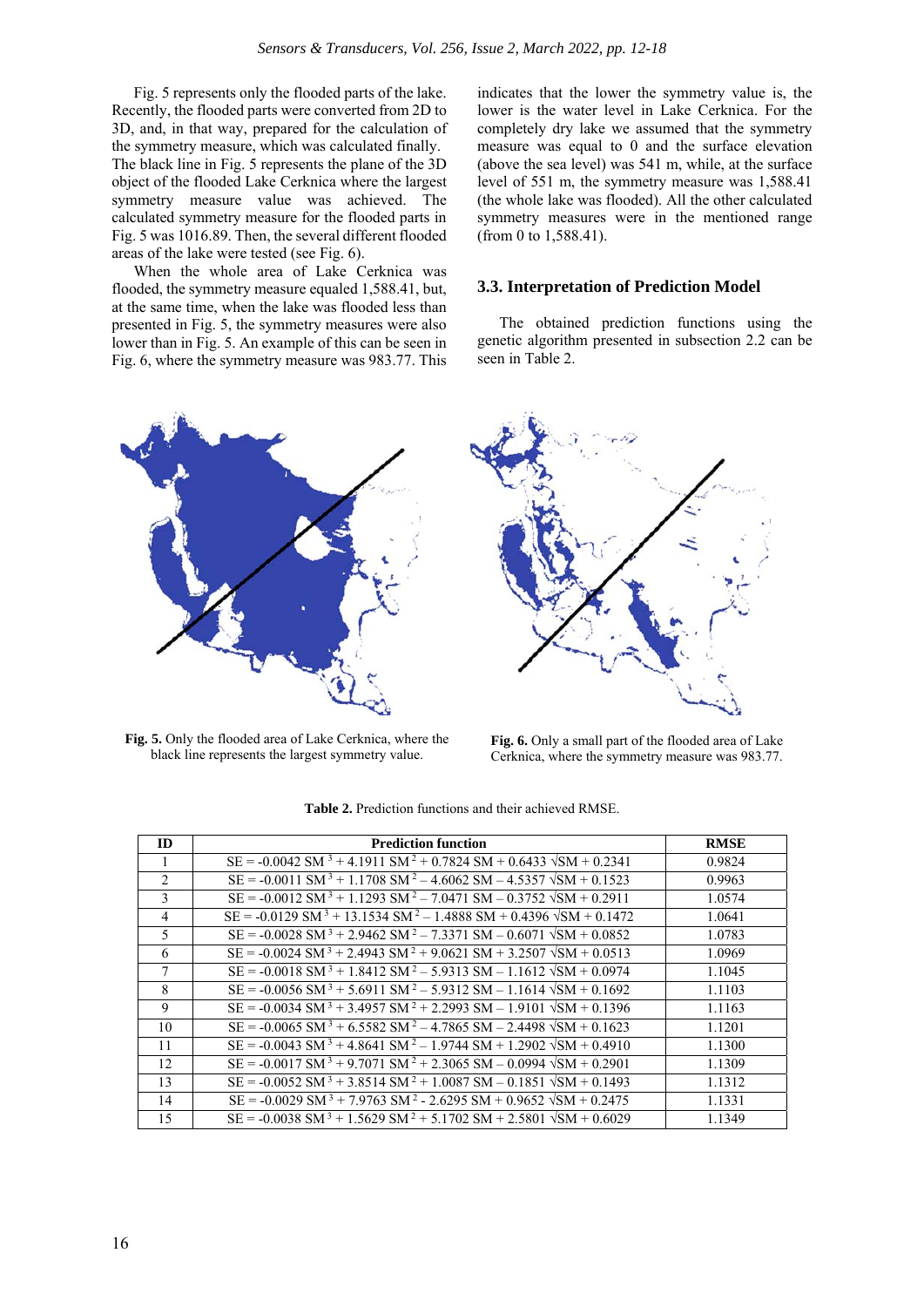In all prediction functions SE represents the predicted Surface Elevation, and SM is the calculated Symmetry Measure. The performance of fitted functions was measured using RMSE. Using that type (predictive functions) of representation of a prediction model not only achieves very good results, but also allows us the interpretation of the learned functions. From the obtained functions it can be observed that all symmetry measures that were cubed  $(SM<sup>3</sup>)$ , have negative coefficients, which means that they have a negative influence on the final result. On the other hand, all squared  $(SM<sup>2</sup>)$  symmetry measures have a positive influence due to their positive coefficients. In the case of symmetry measure (SM) and rooted symmetry measure (√SM) the influences are hard to explain, as some have negative, and some have positive coefficients. Finally, all the free coefficients have positive values and have positive influence on the final result. All the coefficients at  $SM<sup>3</sup>$  are very small and have small influence. There could be two main reasons: The first is that they do not have much influence, and the second, more likely, is due to the very large numbers that occur in the case of cubed values. Fifteen prediction functions with the highest achieved accuracies can be seen in Table 2. The smallest RMSE was equal to 0.9824, which means that the prediction error, on average, was less than one metre. As the difference between the lowest and highest surface elevations (above the sea level) is about 10 m, the achieved results show an error less than 10%, which is, if we take everything into account (Sentinel-2 resolution, shadows, clouds), a very good result.

#### **4. Conclusion**

The methodology for detection of water levels in the intermittent Lake Cerknica using a multispectral index acquired from Sentinel-2 and symmetry measure is presented in this paper. The results presented in the previous Section show that the symmetry measure of the 3D point cloud generated from the WIW index could be used for the prediction of water levels. The learned prediction functions achieved good results, and can be used for the prediction of surface levels. The use of ground truth data of the measured surface elevations of Lake Cerknica (e.g. sending experts to measure the exact elevation) and a bigger learning set (a combination of measured surface elevations and calculated symmetry measures), will be the main topic of the future work. The influence of other factors, such as shadows and clouds, on the quality of the WIW index will also be part of our future research work.

#### **Acknowledgements**

The authors acknowledge the financial support from the Slovenian Research Agency (Research Core

Funding No. P2-0041 and Project No. N2-0181). This work was also supported by the Czech Science Foundation, Project 21-08009K Generalized Symmetries and Equivalences of Geometric Data.

#### **References**

- [1]. Du Y., Zhang Y., Ling F., Wang Q., Li W., and Li X., Water bodies' mapping from Sentinel-2 imagery with modified normalized difference water index at 10-m spatial resolution produced by sharpening the SWIR band, *Remote Sensing*, Vol. 8, No. 4, 2016, p. 354.
- [2]. Du N., Ottens H., and Sliuzas R., Spatial impact of urban expansion on surface water bodies: A case study of Wuhan, China, *Landscape and Urban Planning*, Vol. 94, No. 3, 2010, pp. 175-185.
- [3]. Pekel J. F., Cottam A., Gorelick N., and Belward A. S., High-resolution mapping of global surface water and its long-term changes, *Nature*, Vol. 540, No. 7633, 2016, pp. 418-422.
- [4]. Tulbure M. G. and Broich M., Spatiotemporal dynamic of surface water bodies using Landsat timeseries data from 1999 to 2011, *ISPRS Journal of Photogrammetry and Remote Sensing*, Vol. 79, No. 1, 2013, pp. 44-52.
- [5]. Singh K., Ghosh M., and Sharma S. R., WSB-DA: Water surface boundary detection algorithm using Landsat 8 OLI data, *IEEE Journal of Selected Topics in Applied Earth Observations and Remote Sensing,* Vol. 9, No. 1, 2015, pp. 363-368.
- [6]. Acharya T. D., Lee D. H., Yang I. T., and Lee J. K., Identification of water bodies in a Landsat 8 OLI image using a J48 decision tree, *Sensors*, Vol. 16, No. 7, 2016, pp. 1075-1091.
- [7]. Sivanpillai R. and Miller S. N., Improvements in mapping water bodies using ASTER data, *Ecological Informatics,* Vol. 5, No. 1, 2010, pp. 73-78.
- [8]. Zhou Y., Luo J., Shen Z., Hu X., and Yang H., Multiscale water body extraction in urban environments from satellite images, *IEEE Journal of Selected Topics in Applied Earth Observations and Remote Sensing*, Vol. 7, No. 10, 2014, pp. 4301-4312.
- [9]. Yang X., Zhao S., Qin X., Zhao N., and Liang L., Mapping of urban surface water bodies from Sentinel-2 MSI imagery at 10 m resolution via NDWI-based image sharpening, *Remote Sensing*, Vol. 9, No. 6, 2017, pp. 596-615.
- [10]. Bhardwaj A., and Singh M. K., Joshi P. K., Singh S., Sam L., Gupta R. D., and Kumar R., A lake detection algorithm (LDA) using Landsat 8 data: A comparative approach in glacial environment*, International Journal of Applied Earth Observation and Geoinformation*, Vol. 28, No. 1, 2015, pp. 150-163.
- [11]. Jiang H., Feng M., Zhu Y., Lu N., Huang J., and Xiao T., An automated method for extracting rivers and lakes from Landsat imagery, *Remote Sensing*, Vol. 6, No. 6, 2014, pp. 5067-5089.
- [12]. Li W. and Gong P., Continuous monitoring of coastline dynamics in western Florida with a 30-year time series of Landsat imagery, *Remote Sensing of Environment*, Vol. 179, No. 1, 2016, pp. 196-209.
- [13]. McFeeters S. K., The use of the normalized difference water index (NDWI) in the delineation of open water features, *International Journal of Remote Sensing*, Vol. 17, No. 7, 1996, pp. 1425-1432.
- [14]. Ryu J.-H., Won J.-S., and Min K. D., Waterline extraction from Landsat TM data in a tidal flat: a case